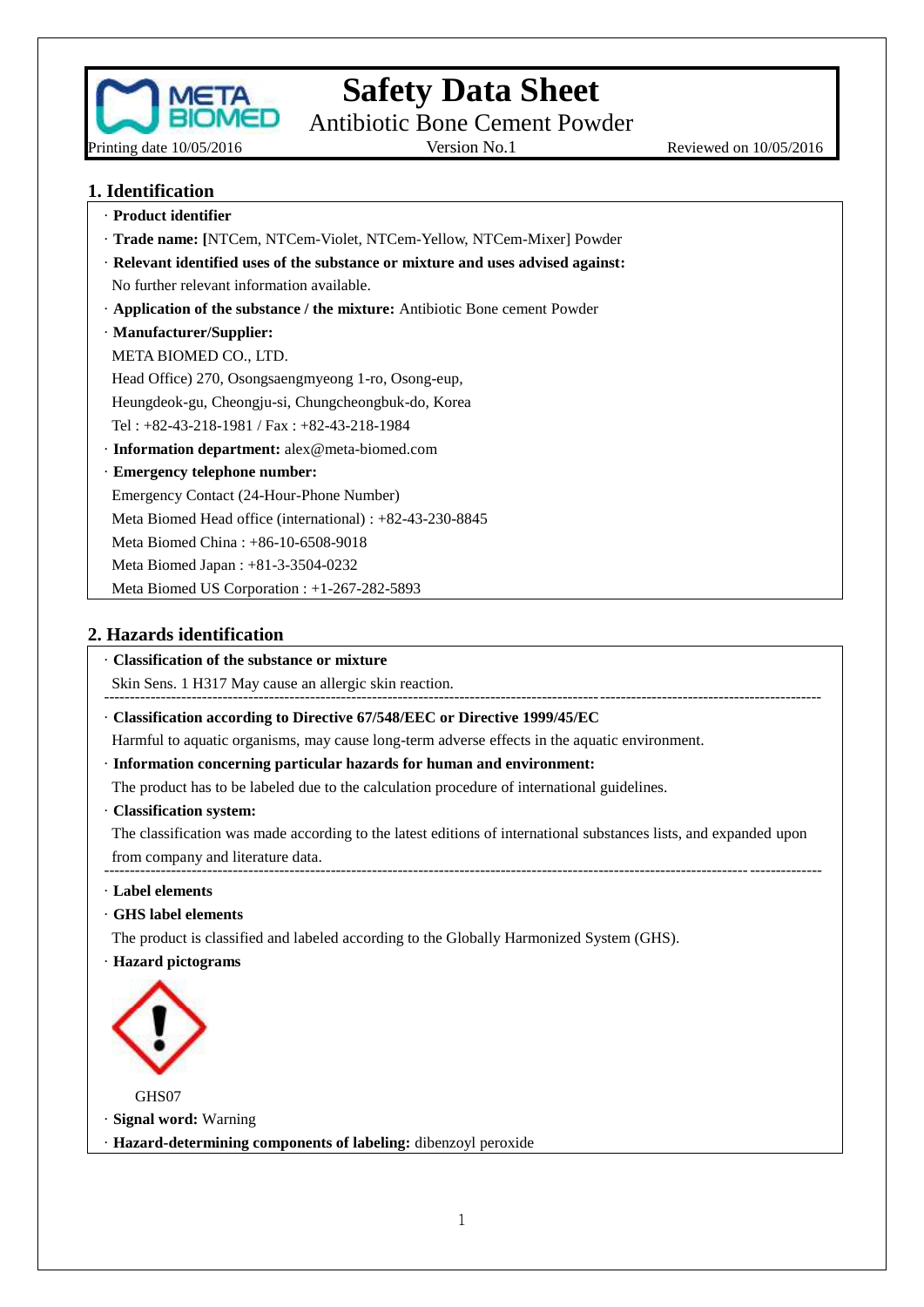

Printing date 10/05/2016

## **Safety Data Sheet**

Antibiotic Bone Cement Powder

Reviewed on 10/05/2016

- · **Hazard statements:** May cause an allergic skin reaction.
- · **Precautionary statements**

Avoid breathing dust/fume/gas/mist/vapors/spray

Wear protective gloves.

If on skin: Wash with plenty of water.

Specific treatment (see on this label).

Wash contaminated clothing before reuse.

If skin irritation or rash occurs: Get medical advice/attention.

- · **Classification system:**
- · **NFPA ratings (scale 0 - 4)**



Health  $= 0$ Fire  $= 0$ Reactivity  $= 0$ 

· **HMIS-ratings (scale 0 - 4)**



- · **Other hazards**
- · **Results of PBT and vPvB assessment**
- · **PBT:** Not applicable.
- · **vPvB:** Not applicable.

## **3. Composition/information on ingredients**

| <b>Chemical characterization: Mixtures</b>       |                |     |  |  |
|--------------------------------------------------|----------------|-----|--|--|
| · Dangerous components:                          |                |     |  |  |
| $94 - 36 - 0$<br>dibenzoyl peroxide<br>$< 2.0\%$ |                |     |  |  |
| $\cdot$ Non dangerous components:                |                |     |  |  |
| 7727-43-7                                        | Barium sulfate | 10% |  |  |

### **4. First aids measures**

- ·**Description of first aid measures**
- · **General information:** No special measures required.
- · **After inhalation:** Supply fresh air. If required, provide artificial respiration. Keep patient warm. Consult doctor if symptoms persist.
- · **After skin contact:** Immediately wash with water and soap and rinse thoroughly.
- If skin irritation continues, consult a doctor.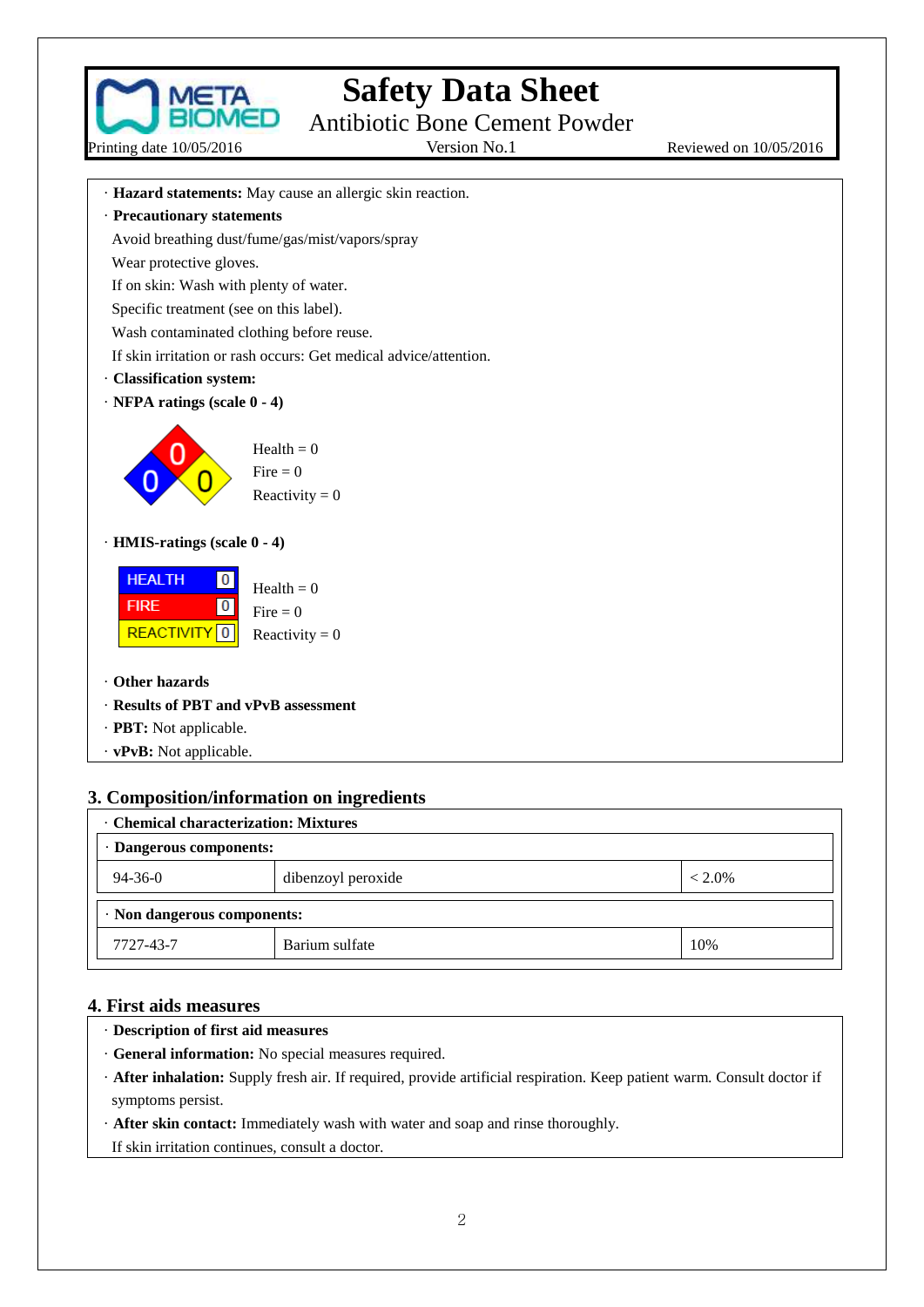

Printing date 10/05/2016

**Safety Data Sheet**

Antibiotic Bone Cement Powder

Version No.1 Reviewed on  $10/05/2016$ 

- · **After eye contact:** Rinse opened eye for several minutes under running water. Then consult a doctor.
- · **After swallowing:** Rinse out mouth and then drink plenty of water. If symptoms persist consult doctor.
- · **Most important symptoms and effects, both acute and delayed** No further relevant information available.
- · **Indication of any immediate medical attention and special treatment needed**
- No further relevant inform*ation available.*

#### **5. Fire fighting measures**

- · **Extinguishing media**
- · **Suitable extinguishing agents:**
- CO2, extinguishing powder or water spray. Fight larger fire with alcohol resistant foam.
- · **Special hazards arising from the substance or mixture:** No further relevant information available.
- · **Advice for firefighters:** No special measures required.
- · **Additional information:** -

#### **6. Accidental release measures**

- · **Personal precautions, protective equipment and emergency procedures:**
- Wear protective equipment. Keep unprotected persons away. Avoid formation of dust.
- · **Environmental precautions:**

Do not allow to enter sewers/ surface or ground water.

Do not allow to penetrate the ground/soil.

·**Methods and material for containment and cleaning up:**

Pick up mechanically.

Dispose of the collected material according to regulations.

**Reference to other sections:** See Section 8 for information on personal protection equipment.

#### **7. Handling and storage**

#### · **Precautions for safe handling**

Wear protective equipment. Keep unprotected persons away. Prevent formation of dust.

Ensure good ventilation/exhaustion at the workplace.

- · **Information about protection against explosions and fires:** No special measures required.
- · **Conditions for safe storage, including any incompatibilities**
- · **Storage:**
- · **Requirements to be met by storerooms and receptacles:** No special requirements.
- · **Information about storage in one common storage facility:** Not required.
- · **Further information about storage conditions:** None.
- · **Specific end use(s)** No further relevant information available.

#### **8. Exposure controls/personal protection**

- · **Additional information about design of technical systems:** No further data; see item 7.
- · **Control parameters**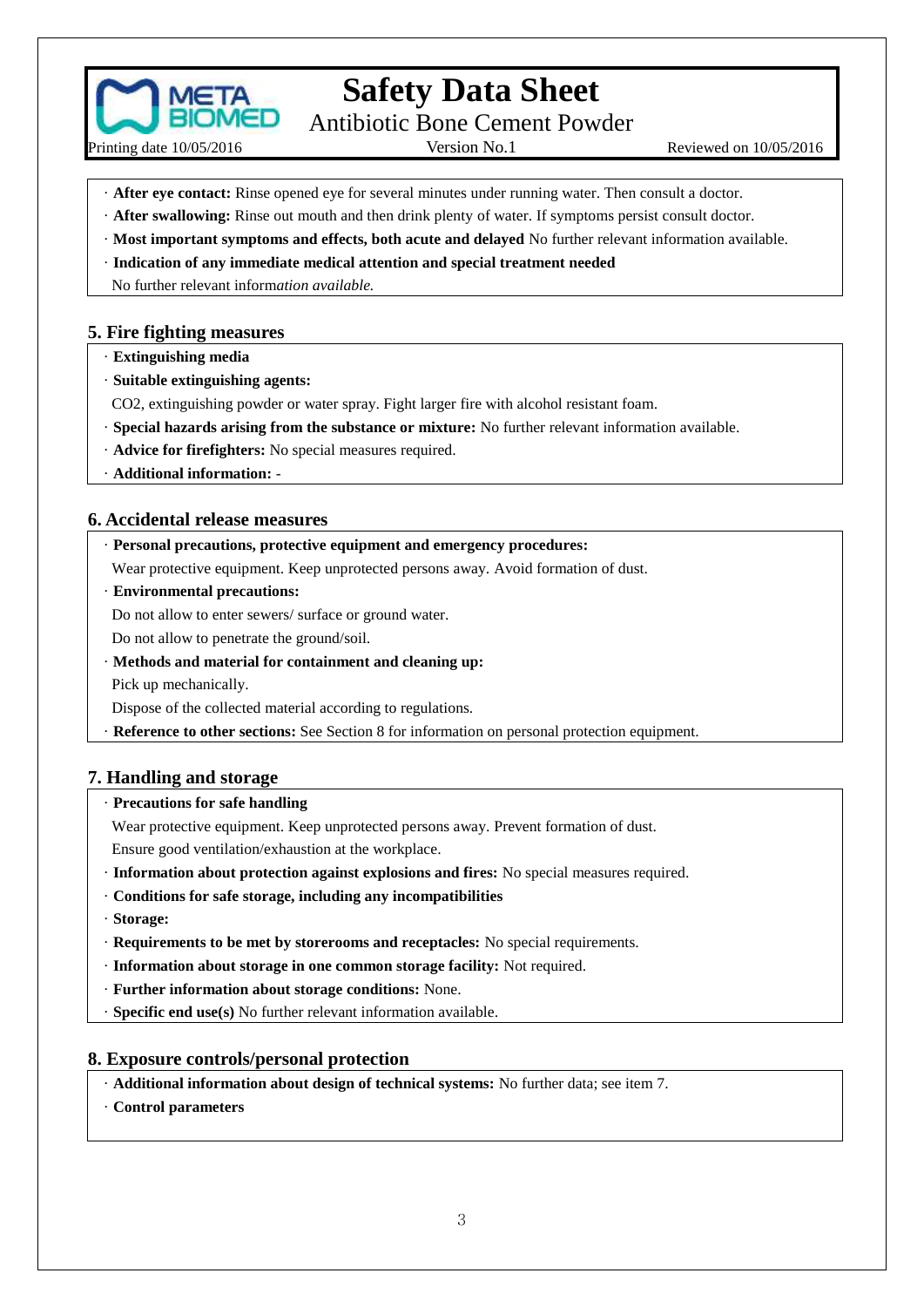

Antibiotic Bone Cement Powder<br>Version No.1

Reviewed on 10/05/2016

| Components with limit values that require monitoring at the workplace: |                                                                                            |                                                                                                                     |  |
|------------------------------------------------------------------------|--------------------------------------------------------------------------------------------|---------------------------------------------------------------------------------------------------------------------|--|
|                                                                        | 7727-43-7 Barium sulfate (10.0%)                                                           |                                                                                                                     |  |
| <b>PEL</b>                                                             | Long-term value: $10 \text{ mg/m}^3$                                                       |                                                                                                                     |  |
| <b>REL</b>                                                             | Short-term value: 15 mg/m <sup>3</sup>                                                     |                                                                                                                     |  |
|                                                                        | Long-term value: $10 \text{ mg/m}^3$                                                       |                                                                                                                     |  |
| <b>TLV</b>                                                             | Short-term value: 15 mg/m <sup>3</sup>                                                     |                                                                                                                     |  |
|                                                                        | Long-term value: 10 mg/m <sup>3</sup>                                                      |                                                                                                                     |  |
|                                                                        | 94-36-0 Dibenzoyl peroxide $(2.0\%)$                                                       |                                                                                                                     |  |
| <b>PEL</b>                                                             | Long-term value: $5 \text{ mg/m}^3$                                                        |                                                                                                                     |  |
| <b>REL</b>                                                             | Long-term value: $5 \text{ mg/m}^3$                                                        |                                                                                                                     |  |
| <b>TLV</b>                                                             | Long-term value: $5 \text{ mg/m}^3$                                                        |                                                                                                                     |  |
| · Exposure controls                                                    |                                                                                            |                                                                                                                     |  |
|                                                                        | · Personal protective equipment:                                                           |                                                                                                                     |  |
|                                                                        | · General protective and hygienic measures:                                                |                                                                                                                     |  |
|                                                                        | Avoid contact with the skin.                                                               |                                                                                                                     |  |
|                                                                        | · Breathing equipment: Not necessary if room is well-ventilated.                           |                                                                                                                     |  |
|                                                                        | Protection of hands: Check protective gloves prior to each use for their proper condition. |                                                                                                                     |  |
| · Material of gloves                                                   |                                                                                            |                                                                                                                     |  |
|                                                                        |                                                                                            | The selection of the suitable gloves does not only depend on the material, but also on further marks of quality and |  |
|                                                                        |                                                                                            | varies from manufacturer to manufacturer. As the product is a preparation of several substances, the resistance of  |  |
|                                                                        |                                                                                            | the glove material can not be calculated in advance and has therefore to be checked prior to the application.       |  |
|                                                                        | · For the permanent contact gloves made of the following materials are suitable:           |                                                                                                                     |  |
|                                                                        | for example: a glove system comprising 2 gloves with one worn inside the other:            |                                                                                                                     |  |
|                                                                        | an inner glove made of latex and an outer glove made of polyethylene                       |                                                                                                                     |  |
|                                                                        | · Eye protection: Safety glasses                                                           |                                                                                                                     |  |
|                                                                        | · Body protection: Light weight protective clothing                                        |                                                                                                                     |  |
|                                                                        |                                                                                            |                                                                                                                     |  |
|                                                                        | 9. Physical and chemical properties                                                        |                                                                                                                     |  |
|                                                                        | · Information on basic physical and chemical                                               | · Flash point: Not applicable.                                                                                      |  |
| properties                                                             |                                                                                            | · Ignition temperature:                                                                                             |  |
| · General Information                                                  |                                                                                            | Decomposition temperature: Not determined.                                                                          |  |
| $\cdot$ Appearance:                                                    |                                                                                            |                                                                                                                     |  |
| Form: Powder                                                           |                                                                                            | · Auto igniting: Not determined.                                                                                    |  |
| Color: Light green                                                     |                                                                                            | · Danger of explosion: As the product is supplied it is                                                             |  |
| · Odor: Odorless                                                       |                                                                                            | not capable of dust explosion; however enrichment                                                                   |  |
| $\cdot$ pH-value: Not applicable.                                      | ----------------------------                                                               | with fine dust causes risk of dust explosion.                                                                       |  |
| · Change in condition                                                  |                                                                                            | · Explosion limits:                                                                                                 |  |
|                                                                        | Melting point/Melting range: Undetermined.                                                 | Lower: Not determined.                                                                                              |  |
|                                                                        | Boiling point/Boiling range: Undetermined.                                                 | Upper: Not determined.                                                                                              |  |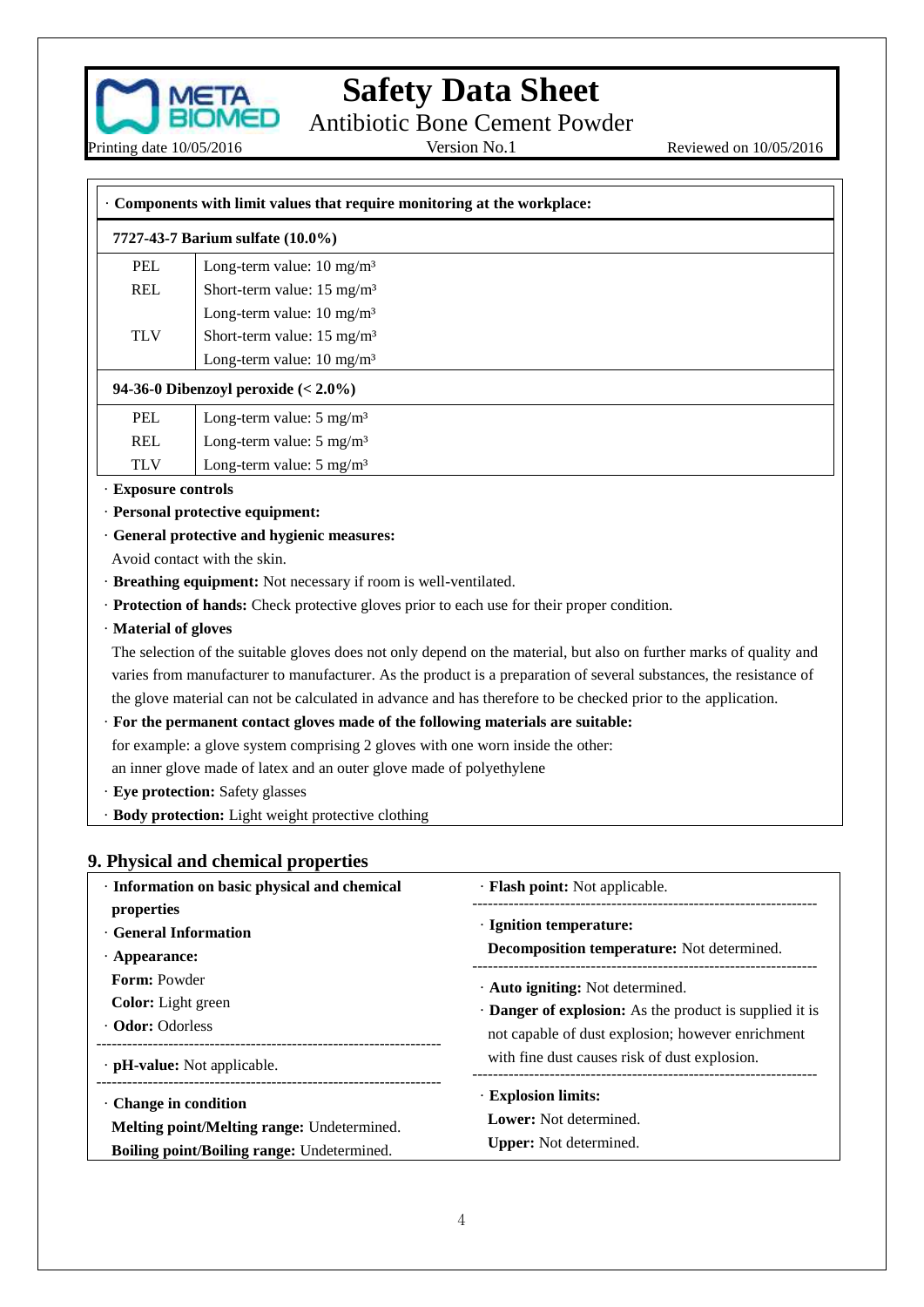

Antibiotic Bone Cement Powder<br>Version No.1

Printing date 10/05/2016

Reviewed on 10/05/2016

· **Vapor pressure:** Not applicable. ------------------------------------------------------------------- · **Density:** Not determined. · **Relative density** Not determined. · **Vapour density** Not applicable. · **Evaporation rate** Not applicable. ------------------------------------------------------------------- · **Solubility in / Miscibility with Water:** Insoluble. ------------------------------------------------------------------- · **Partition coefficient (n-octanol/water):** Not determined. · **Viscosity: Dynamic:** Not applicable. **Kinematic:** Not applicable. ------------------------------------------------------------------- · **Solvent content: Organic solvents:** 0.0 % ------------------------------------------------------------------- **Solids content:** 100.0 % · **Other information:** No further relevant information available.

### **10. Stability and reactivity**

- · **Reactivity**
- · **Chemical stability**
- · **Thermal decomposition / conditions to be avoided:**
- No decomposition if used and stored according to specifications.
- · **Possibility of hazardous reactions:** No dangerous reactions known.
- · **Conditions to avoid:** No further relevant information available.
- · **Incompatible materials:** No further relevant information available.
- · **Hazardous decomposition products:** No dangerous decomposition products known.

### **11. Toxicological information**

| · Information on toxicological effects                                                   |                                           |                    |  |  |
|------------------------------------------------------------------------------------------|-------------------------------------------|--------------------|--|--|
| $\cdot$ Acute toxicity:                                                                  |                                           |                    |  |  |
| · LD/LC50 values that are relevant for classification:                                   |                                           |                    |  |  |
| 94-36-0 dibenzoyl peroxide                                                               |                                           |                    |  |  |
| Oral                                                                                     | LD50                                      | $5000$ mg/kg (rat) |  |  |
| Inhalative                                                                               | LC50/4 h                                  | $24300$ mg/l (rat) |  |  |
|                                                                                          | · Primary irritant effect:                |                    |  |  |
| $\cdot$ on the skin: No irritant effect.                                                 |                                           |                    |  |  |
|                                                                                          | $\cdot$ on the eye: No irritating effect. |                    |  |  |
| · Sensitization: Sensitizing effect by skin contact is possible with prolonged exposure. |                                           |                    |  |  |
| · Additional toxicological information:                                                  |                                           |                    |  |  |
| <b>Carcinogenic categories</b>                                                           |                                           |                    |  |  |
| · IARC (International Agency for Research on Cancer)                                     |                                           |                    |  |  |
| $94 - 36 - 0$                                                                            | dibenzoyl peroxide                        | 3                  |  |  |
| · NTP (National Toxicology Program)                                                      |                                           |                    |  |  |
| None of the ingredients is listed.                                                       |                                           |                    |  |  |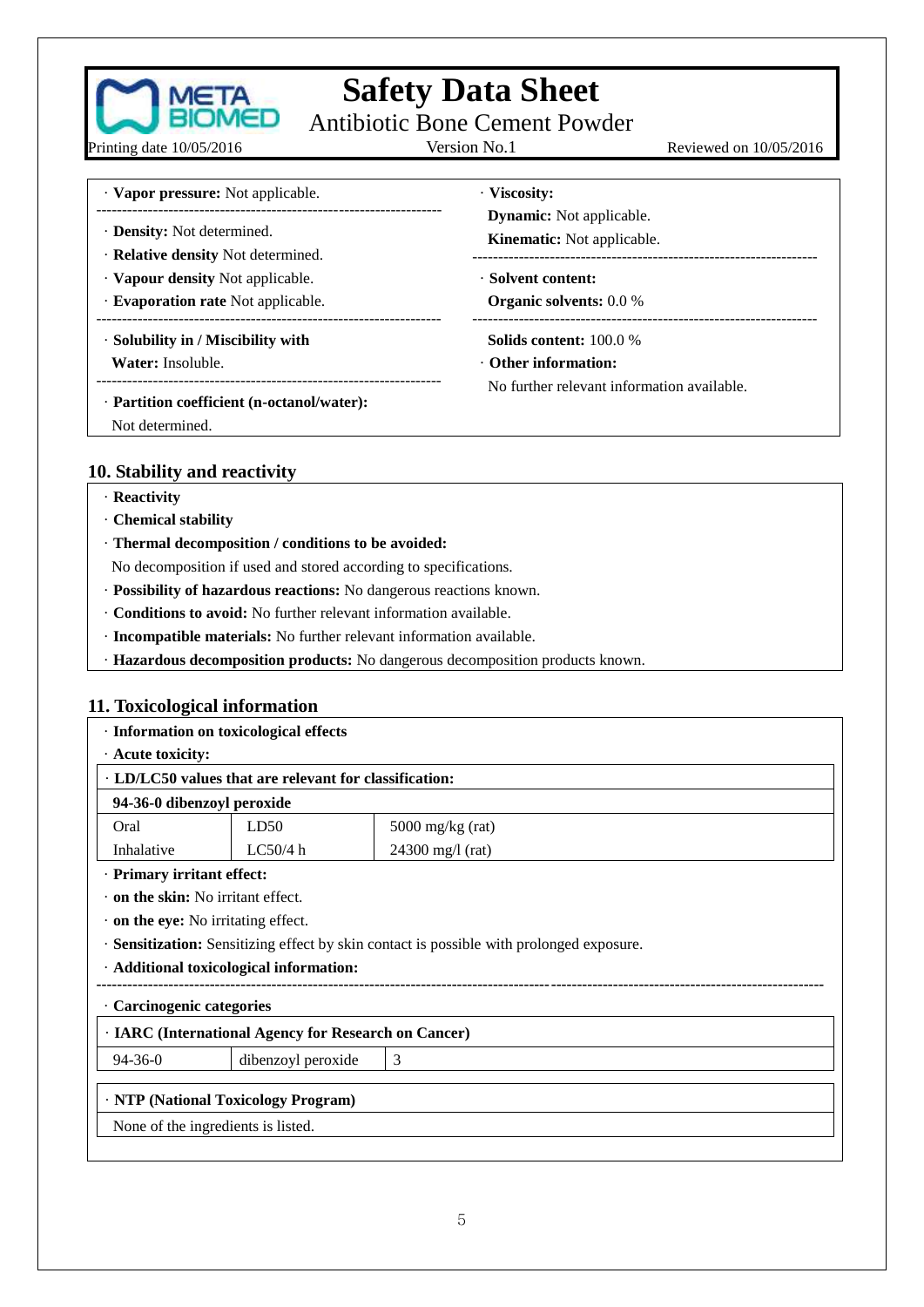

Antibiotic Bone Cement Powder

Reviewed on 10/05/2016

#### · **OSHA-Ca (Occupational Safety & Health Administration)**

None of the ingredients is listed.

## **12. Ecological information**

| · Toxicity                                                                      |                               |  |  |
|---------------------------------------------------------------------------------|-------------------------------|--|--|
| · Aquatic toxicity:                                                             |                               |  |  |
| 94-36-0 dibenzoyl peroxide                                                      |                               |  |  |
| EC50/48h                                                                        | $0.11 \text{ mg}/1$ (daphnia) |  |  |
| EC50/72h                                                                        | $0.06$ mg/l (algae)           |  |  |
| LC50/96h                                                                        | $0.06$ mg/l (fish)            |  |  |
| · Persistence and degradability: No further relevant information available.     |                               |  |  |
| · Bioaccumulative potential: No further relevant information available.         |                               |  |  |
| • <b>Mobility in soil:</b> No further relevant information available.           |                               |  |  |
| · Additional ecological information:                                            |                               |  |  |
| . General notes: Avoid transfer into the environment.                           |                               |  |  |
| · Results of PBT and vPvB assessment                                            |                               |  |  |
| $\cdot$ <b>PBT:</b> Not applicable.                                             |                               |  |  |
| $\cdot$ vPvB: Not applicable.                                                   |                               |  |  |
| $\cdot$ <b>Other adverse effects</b> No further relevant information available. |                               |  |  |

### **13. Disposal considerations**

- · **Waste treatment methods**
- · **Recommendation:** Disposal must be made according to official regulations.
- · **Uncleaned packagings:**
- · **Recommendation:** Disposal must be made according to official regulations.

### **14. Transport information**

| · UN-Number                     |      | <b>Environmental hazards:</b>                       |
|---------------------------------|------|-----------------------------------------------------|
| DOT, ADR, IMDG, IATA:           | Void | $\cdot$ Marine pollutant:<br>N <sub>0</sub>         |
| $\cdot$ UN proper shipping name |      | · Special precautions for user:<br>Not applicable   |
| DOT, ADR, IMDG, IATA:           | Void | Transport in bulk according to Annex II of          |
| Transport hazard class(es)      |      | <b>MARPOL73/78 and the IBC Code:</b> Not applicable |
| · DOT, ADR, IMDG, IATA          |      | · UN "Model Regulation":                            |
| · Class:                        | Void |                                                     |
| · Packing group                 |      |                                                     |
| · DOT, ADR, IMDG, IATA          | Void |                                                     |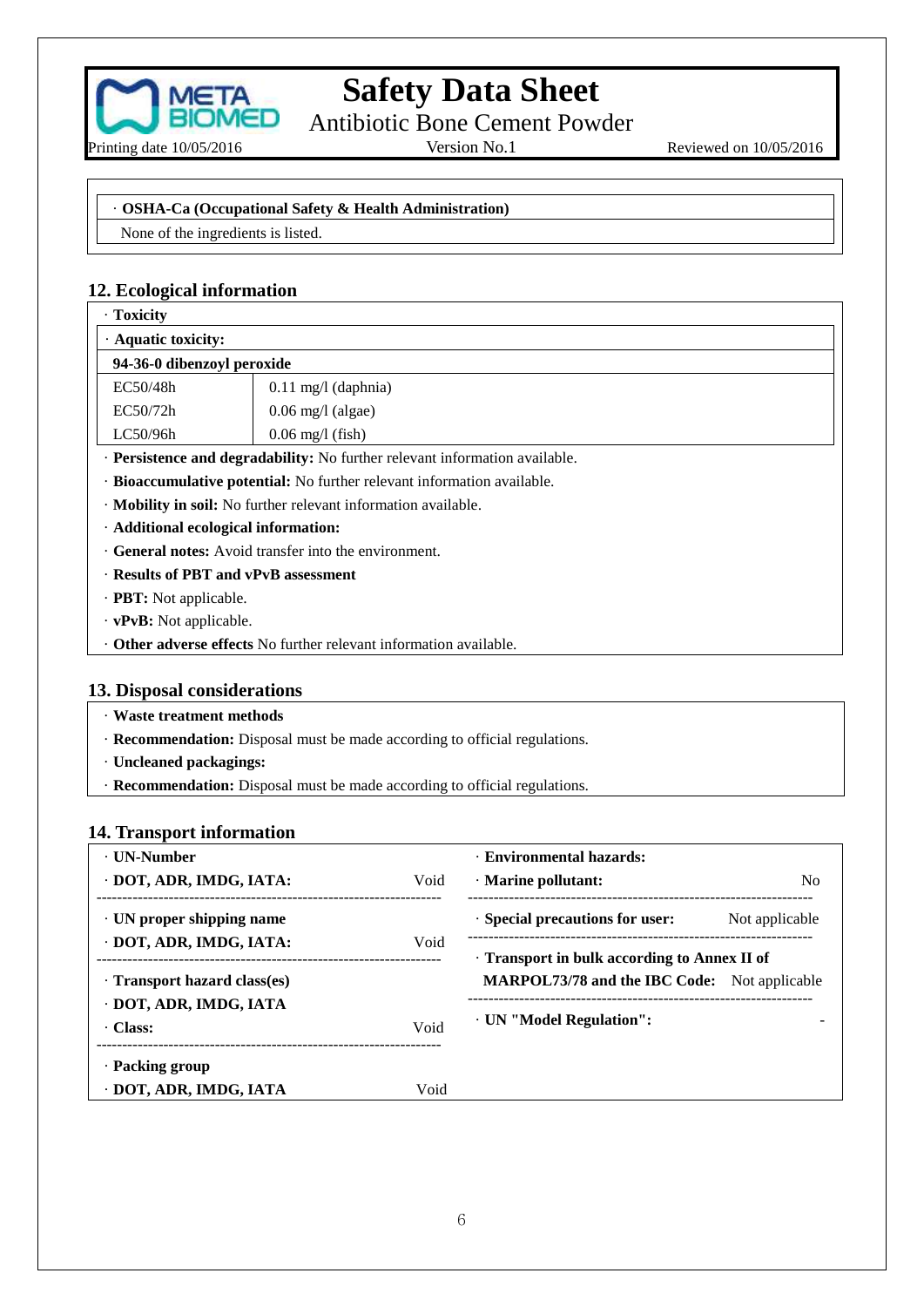

Antibiotic Bone Cement Powder

Reviewed on 10/05/2016

**15. Regulatory information**

· **Safety, health and environmental regulations/legislation specific for the substance or mixture**

· **Section 355 (extremely hazardous substances):**

None of the ingredient is listed.

· **Section 313 (Specific toxic chemical listings):**

94-36-0 dibenzoyl peroxide

· **TSCA (Toxic Substances Control Act):**

Medical devices are exempted from TSCA.

All ingredients are listed.

· **Proposition 65**

·**Sara**

· **Chemicals known to cause cancer:**

None of the ingredients is listed.

· **Chemicals known to cause reproductive toxicity for females:**

None of the ingredients is listed.

· **Chemicals known to cause reproductive toxicity for males:**

None of the ingredients is listed.

· **Chemicals known to cause developmental toxicity:**

None of the ingredients is listed.

· **Cancerogenity categories**

· **EPA (Environmental Protection Agency)**

None of the ingredients is listed.

### · **TLV (Threshold Limit Value established by ACGIH)**

7727-43-7 Barium Sulfate A4

94-36-0 dibenzoyl peroxide A4

· **NIOSH-Ca (National Institute for Occupational Safety and Health)**

None of the ingredients is listed.

· **GHS label elements**

The product is classified and labeled according to the Globally Harmonized System (GHS).

· **Hazard pictograms**